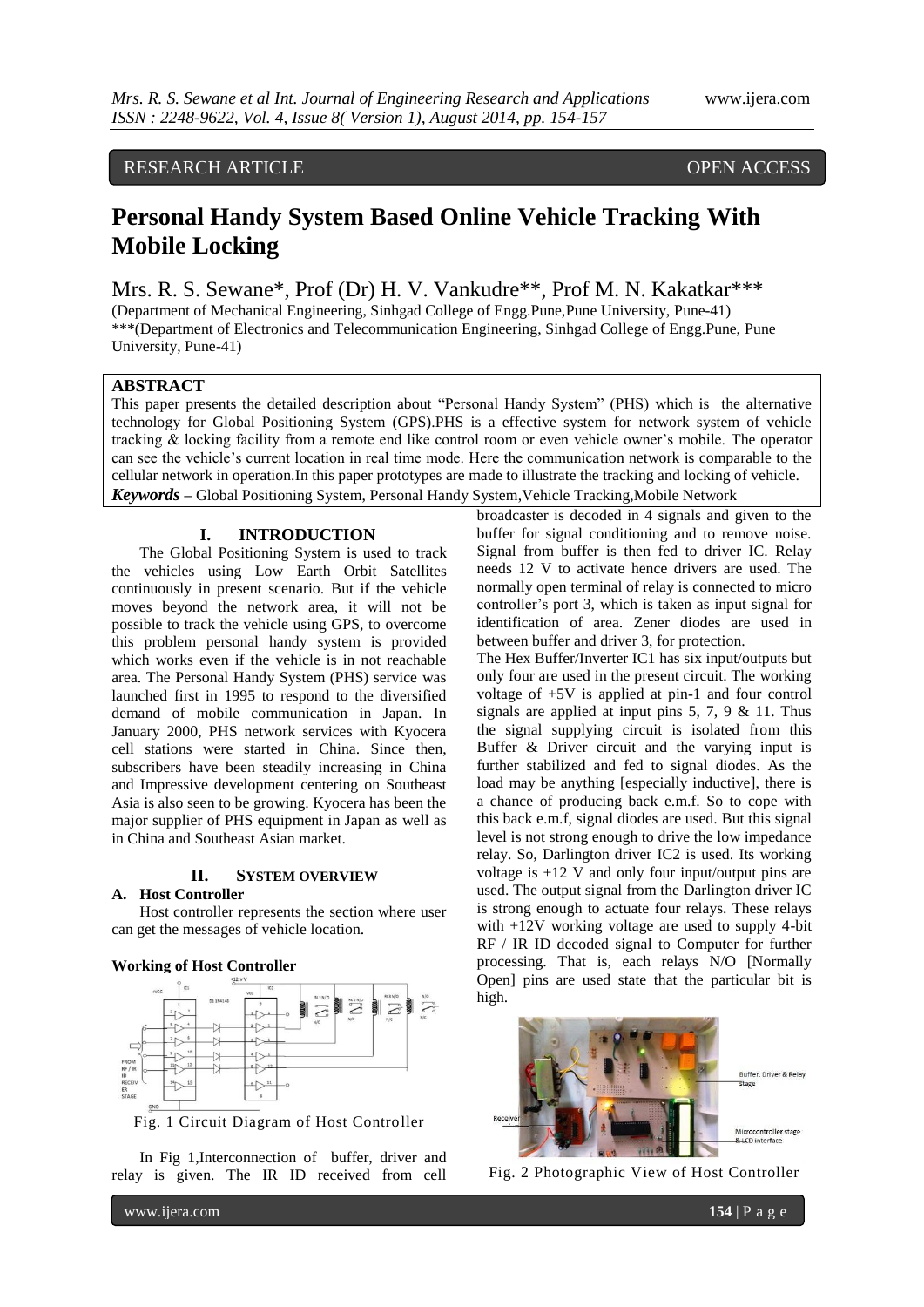#### **B. CELL BROADCASTER**

Cell broadcaster is nothing but VHF/IR Transmitter and IR / ID Receiver unit. Cell broadcaster is used into three areas namely,

- Area A
- Area B
- PHS Area

## **IR Receiver:**



Fig. 3 Circuit Diagram of IR receiver unit.

The "packets" of Radio Frequency signals transmitted from the RF / IR ID Transmitter of the moving vehicle is received by this unit.The chip is used to receive the transmitted signals and decodes it to give the output in 4-bit format. Fig 3 shows the circuitry of IR Receiver unit.

This circuit activates the relay whenever there is a presence of Infra Red Rays. The working principle of this module is very simple: The mains voltage is step-down to 6V using a transformer. This secondary 6V is rectified using full-wave rectifier, which is composed by D1 & D2 diodes. This is further filtered using electrolytic capacitor C2 and fed to regulator IC1. This three-terminal IC stabilizes the input and gives out the constant +5V as working voltage for the circuit.

The IR Sensor Module has 3 terminals: signal input, supply pin and the ground pin. This module works on regulated +5Votls, and exceeding this limit may cause the damage of it. So, this Sensor is given Vcc through a biasing resistor R1 and grounded pin is given to negative terminal of the supply. Whenever the Infra Red rays falls on this Sensors eye [that black mole on Sensor] it produces varying signal voltages at output pin. This is given to amplifier stage built by an PNP transistor TR1 through an current limiting resistor R2. The output of this amplifier is fed to a buffer situated in IC2. This buffer or converter enhances the current capacity of the signal and send to driver stage. The signal output is monitored by observing the glowing indicator LED D4.

The driver is built around TR1 and a lowimpedance relay. The signal diode D3 is there to prevent the back e.m.f produced by the switching

action of the relay. As the signal from the buffer enters the base of TR2 it undergoes saturation and makes the relay ON/OFF. When there is no IR rays 'eye' stops sending signals to TR2 base. Hence it enters the cut-off region and switches the relay OFF/ON. Thus this circuit can be used the switch ON/OFF the mains operated loads from the remote area using a wireless communication. The circuit is fully stabilized from the false triggering and other interferences. This is achieved by using capacitors at proper places. As this is an Unlatch Circuit the relay actuates only when the IR beams are present at the 'eye' of the sensor module. And releases the switching as-soon-as there are no IR radiations.

#### **VHF/IR transmitter**

Fig 4 is the circuit diagram of IR transmitter



Fig 4 Circuit Diagram of IR transmitter

The Infra Red Transmitter is made very simple by employing the dedicated & commercially available IC1. Here the IC1 is used in flash mode by connecting Transmission Mode Pin 1 to +Vcc, and thus reduces average current consumption to 6.5 mA. In this mode minimum and maximum transmission times are 2.1 milliseconds and 3.6 milliseconds respectively and the duty cycle is 0.7%.

Since the Circuit is intended to send only one signal code, IC1 is configured for address one [refer the table in IC description] by making all the Address Input pins, Code pins to zero or ground. As soon the switch S1 is switched ON, the circuit gets its working voltage of 9 Volts through pin-20. Inside the IC, it creates the address 1 as a command code and sent to the output pin-19. This command signal output from the IC1 is given through a resistor R1 to the base of the Transistor T1. The output from this transistor T1 is fed to the base of another Transistor T2. These two transistors amplify the command signal to the sufficient level and then drive the IR LEDs. The Collector of both the transistors is connected to the pair of Infra Red LEDs. When the transistor T2 goes to saturation region, that means starts conducting, the current will flow through the two series IR LEDs. Thus they illuminate for that period and gets off. This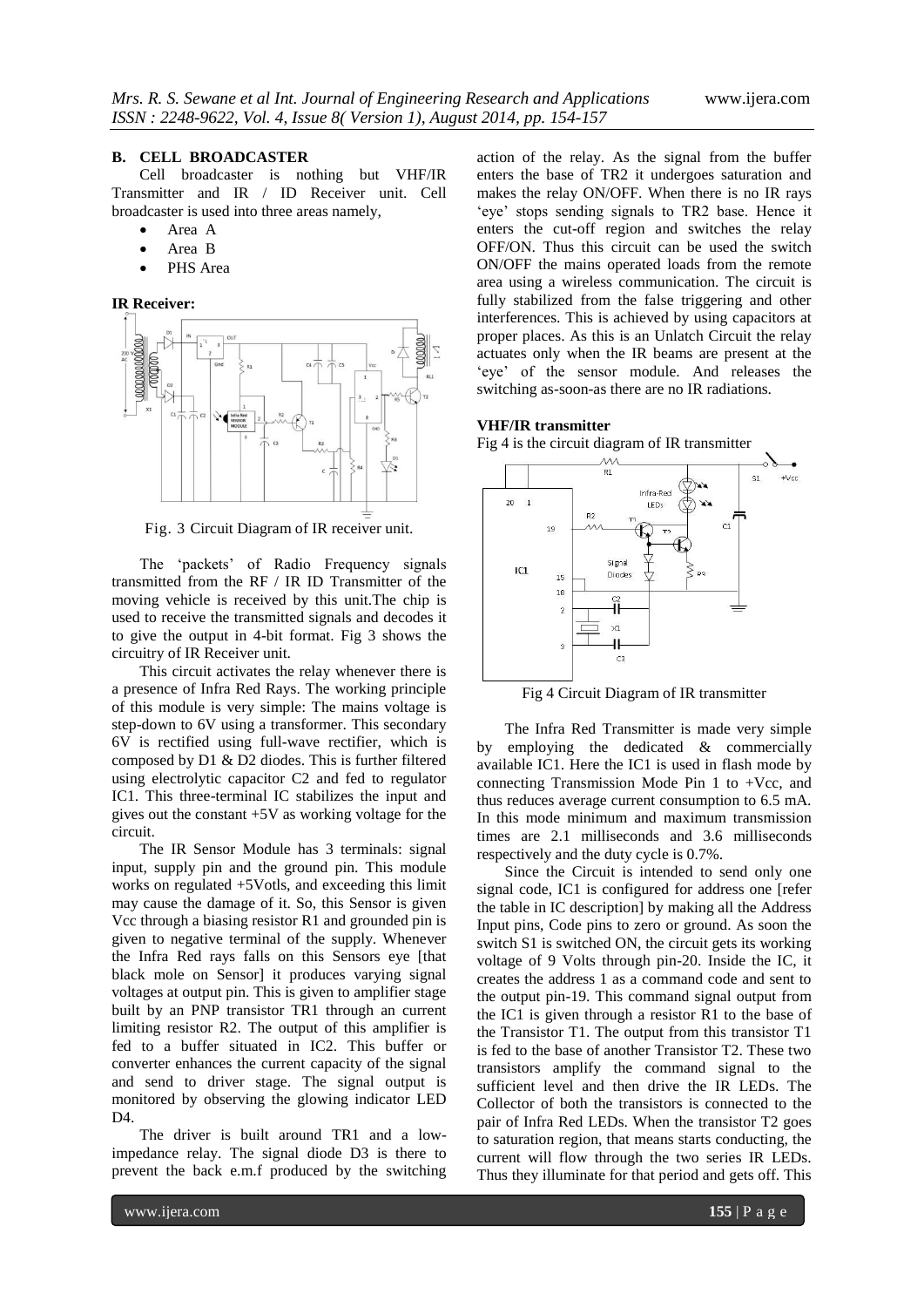process continues as per the switch S1 is pushed ON and the pulses will be sent through IR LEDs continues. Thus the command signal is transmitted to IR receiver successfully.

#### **PHS Satellite**

The use of PHS system increases range of detection as it includes satellite. The cell broadcaster unit in PHS system is same as that of the other area with the exception that the other units send IR ID directly to host controller while PHS will send ID to controller through satellite. The direct transmission restricts the area to the smaller distances. With satellite the vehicle can be detected from anywhere. In this project a prototype of satellite is build to increase the range as shown in Fig 5,whose working is same as that of Area A and Area B.



Fig 5: Satellite for PHS Area

# **C.VEHICLE LOCKING SYSTEM**

This is a rear wheel drive vehicle. D.C. motor is located at the centre of the rear axle, which gives power to the rear wheel and the D.C. motor is operated by battery power. Spur gears are provided for vehicle speed reduction.. There is no necessity to change the direction of vehicle for the system implemetation so steering system is not provided on the vehicle.

Motor is connected to battery and circuit unit. The circuit is nothing but the RF transmitter and DTMF decoder module fixed on the vehicle to receive the signal from the mobile and transmit it to the cell broadcaster unit of various areas so that the signal will get transmitted to the receiving end of Host Controller unit and with the help of respective channel code the message will get displayed on LCD located on Host Controller unit and thus it will be easy to locate the position of the vehicle.

# **III. WORKING OF SYSTEM**

The method for implementation of this system is provided in this section. Fig 6 is the general block diagram of system.



Fig 6: Tracking System Overview

- 1. There are three modules Area A, Area B, PHS Area.
- 2. All the three modules should be connected to the socket at a distance of approximately 6 to 7 ft.
- 3. The Host controller unit should be placed in the centre of all the three areas and should be connected to the socket.
- 4. The mobile should be connected to the jack provided on the vehicle and should be put on auto receiver mode.
- 5. The call should be made from other mobile to the mobile which is attached to the vehicle, it will be automatically received at it is on autoreceive mode.
- 6. The vehicle should be start by pressing key '1' of mobile and thus the vehicle should run across the various areas i.e. modules.
- 7. As soon as the vehicle reaches Area A, the IR/ID transmitted by vehicle unit is received by IR receiver of Area A. The particular code for channel is then sent by VHF transmitter to Host controller, RF/VHF signal is received by receiver and then interfaced to microcontroller by a set of buffer circuit, driver stage, and relay switching network and to the parallel port.
- 8. The LCD present on LCD and Microcontroller stage should display the name of area i.e. Area A, and thus the user will come to know that vehicle is in Area A.
- 9. The vehicle should be move near area B, as soon as it reaches Area B, the message displayed on the LCD will be Area B.
- 10. The PHS area needs satellite to increase the frequency range so the satellite module should also be connected to the socket.
- 11. The vehicle should be move in PHS Area now the message and the message displayed on LCD should be PHS Area.
- 12. The vehicle can now be stop by pressing key "2" of the mobile.